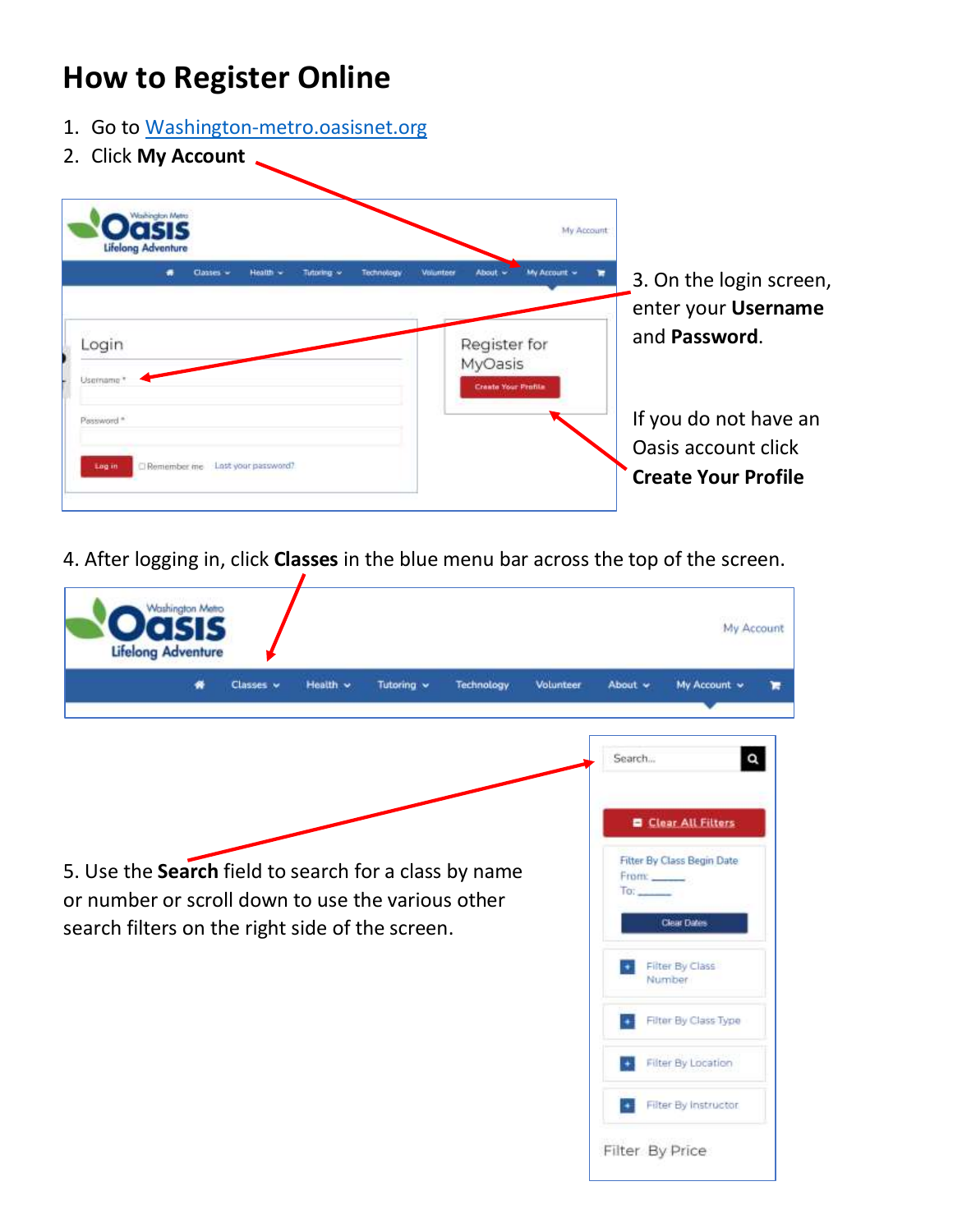

7. When you are finished adding classes to your cart, click on the **cart icon** at the right side of the blue menu bar to view your cart.

| 香 |  |  |  | Classes v Health v Tutoring v Technology Volunteer About v My Account v RO |  |
|---|--|--|--|----------------------------------------------------------------------------|--|
|   |  |  |  |                                                                            |  |

| Product.                                                                                                                                                                                                                              | Bisco                                             | <b>Cushtity</b>                                                        | Sutness                                          | available credits, they                                                                                       |
|---------------------------------------------------------------------------------------------------------------------------------------------------------------------------------------------------------------------------------------|---------------------------------------------------|------------------------------------------------------------------------|--------------------------------------------------|---------------------------------------------------------------------------------------------------------------|
| Couples in Art: Renoir, Toulouse-Lautrec and Their Muses.<br><b>(ONLINE)</b><br>Class Date(s): 05-26-2022 to 05-26-2022<br>Days of the week: Thursday<br>Time: 10:30 AM → 12:00 PM<br>Available Coupons (click on a coupon to use it) | \$18.00                                           | ŀ                                                                      | \$18.00                                          | will show up in your<br>account. Click on the<br>credit to apply it to<br>your total.                         |
| \$25.00-STORE CHEDIT<br>DO DO STORE E REDIT<br><b>SAFEEFTELING</b><br><b>CHARLES</b><br>Have A Promotional Code?<br>Apply couper<br>Coupon code                                                                                       | Make a donation<br>\$10.00<br><b>Add Donation</b> | Enter an amount or choose an amount below<br>950.00 9100.00<br>\$25.00 |                                                  | If you would like to<br>make a donation to<br>Oasis enter the<br>donation amount and<br>click Add Donation    |
|                                                                                                                                                                                                                                       | Cart totals<br><b>Subbotal</b><br>Total           |                                                                        | <b>Update cart</b><br><b>Frocend to checkout</b> | 8. Scroll down to the<br>518.00<br>bottom of your cart<br>\$18.00<br>and click <b>Proceed to</b><br>checkout. |